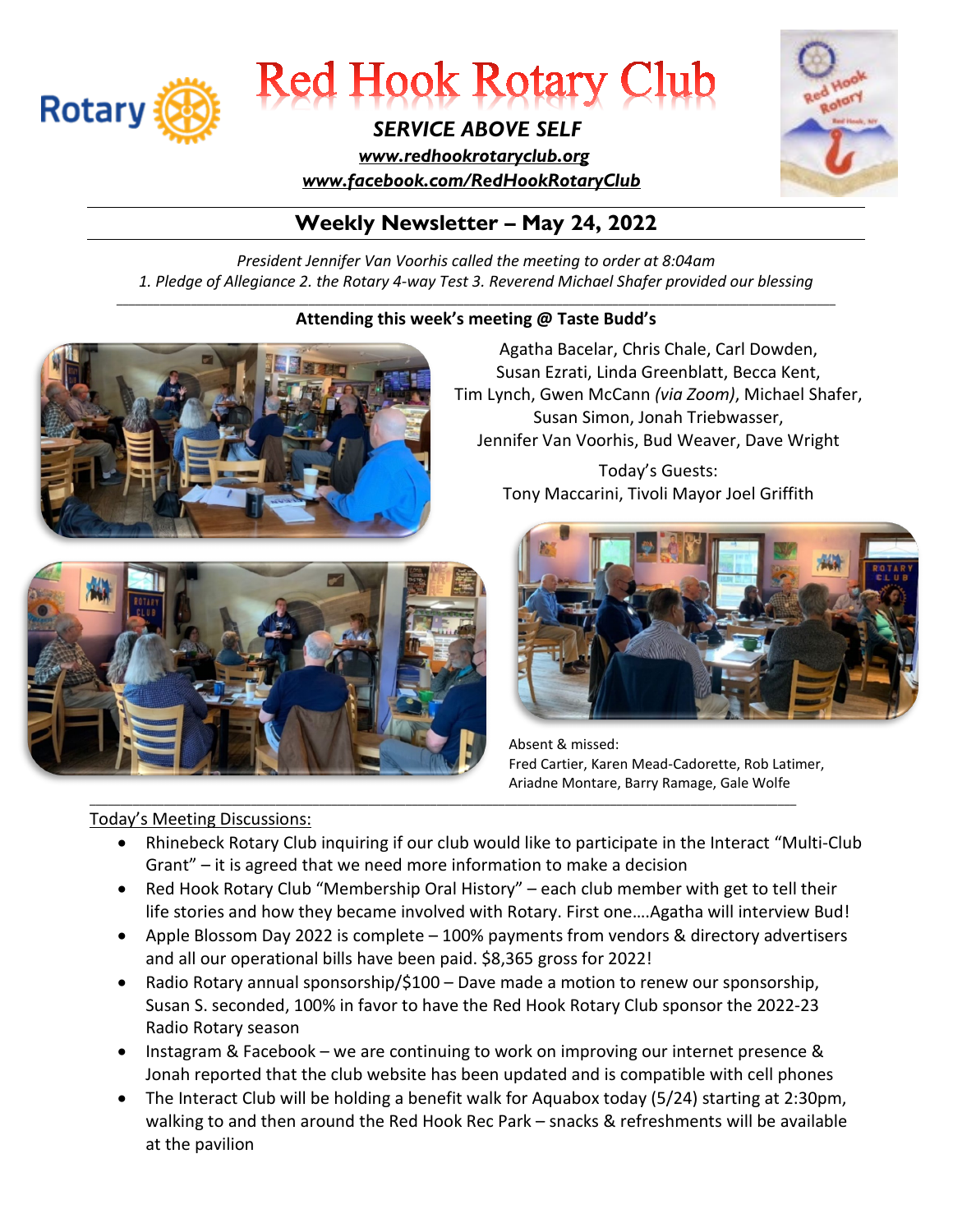- Today's Speaker Host Chris Chale introduced our Guest Speaker: Tivoli Mayor Joel Griffith
	- $\triangleright$  Tivoli Sesquicentennial Celebration the 150<sup>th</sup> anniversary of Tivoli incorporating as a Village
	- $\triangleright$  The celebration's multitude of events starts on June 17<sup>th</sup> at 3pm, continues on June 18<sup>th</sup> from 9 am to 9pm & June 19th from 7:30am ending w/ fireworks at dark
	- **Visit the website https://tivoliny.org/calendar/** for the events taking place during this 3 day celebration – current event calendar on page 4 of this newsletter







Mayor Joel Griffith & RH Rotary President Jennifer Van Voorhis Chris Chale, Susan Ezrati, Joel Griffith, Jennifer Van Voorhis

- Happy  $\frac{1}{5}$ 's: \$53 Jonah made a motion to donation today's Happy Dollars to the Interact Club Aquabox fundraiser, Linda seconded, 100% in favor
- Next meeting: **Tuesday, May 31st** 5-8pm, 5th Tuesday Celebration & "Pot Luck" event at the Red Hook Rec Park

Meeting adjourned at 8:55am

#### **May – June Meeting Schedule**

\_\_\_\_\_\_\_\_\_\_\_\_\_\_\_\_\_\_\_\_\_\_\_\_\_\_\_\_\_\_\_\_\_\_\_\_\_\_\_\_\_\_\_\_\_\_\_\_\_\_\_\_\_\_\_\_\_\_\_\_\_\_\_\_\_\_\_\_\_\_\_\_\_\_\_\_\_\_\_\_\_\_\_\_\_\_\_\_\_\_\_\_\_\_\_\_\_\_\_\_\_\_\_\_\_\_\_\_\_\_\_\_\_\_\_\_\_\_\_\_\_\_\_\_

\_\_\_\_\_\_\_\_\_\_\_\_\_\_\_\_\_\_\_\_\_\_\_\_\_\_\_\_\_\_\_\_\_\_\_\_\_\_\_\_\_\_\_\_\_\_\_\_\_\_\_\_\_\_\_\_\_\_\_\_\_\_\_\_\_\_\_\_\_\_\_\_\_\_\_\_\_\_\_\_\_\_\_\_\_\_\_\_\_\_\_\_\_\_\_\_\_\_\_\_\_\_\_\_\_\_\_\_\_\_\_\_\_\_\_\_\_\_\_\_\_\_\_

\_\_\_\_\_\_\_\_\_\_\_\_\_\_\_\_\_\_\_\_\_\_\_\_\_\_\_\_\_\_\_\_\_\_\_\_\_\_\_\_\_\_\_\_\_\_\_\_\_\_\_\_\_\_\_\_\_\_\_\_\_\_\_\_\_\_\_\_\_\_\_\_\_\_\_\_\_\_\_\_\_\_\_\_\_\_\_\_\_\_\_\_\_\_\_\_\_\_\_\_\_\_\_\_\_\_\_\_\_\_\_\_\_\_\_\_\_\_\_\_\_\_\_\_

- Tuesday, May 31<sup>st</sup> 5-8pm, 5<sup>th</sup> Tuesday Celebration & BBQ at the Red Hook Rec Park
- Tuesday, June  $7<sup>th</sup>$  8-9am, Zoom Meeting Monthly Business Meeting
- Tuesday, June 14<sup>th</sup> 8-9am, Taste Budd's Speaker Host: Ariadne Montare
- Tuesday, June 21<sup>st</sup> 8-9am, Zoom Meeting Speaker Host: Bud Weaver
- Tuesday, June  $28<sup>th</sup>$  evening gathering 2022-23 Officers Induction



**This weekend on RadioRotary: Shakespeare Goes to Middle School**

Tune in to the award-winning **RadioRotary** on **Sunday, May 29th at 6:30 am** on WBPM 92.9FM and 96.5 FM, 1260AM and 1420AM or <https://www.929wbpm.com/streaming/> and at 7:00 am on WGHQ 920AM and Magic 92.5FM, or [www.wghq.fm](http://www.wghq.fm/) when **co-hosts Sarah O'Connell-Claitor and Jonah Triebwasser talk with students from the Linden Avenue Middle School about their 1970's version of Shakespeare's Romeo and Juliet**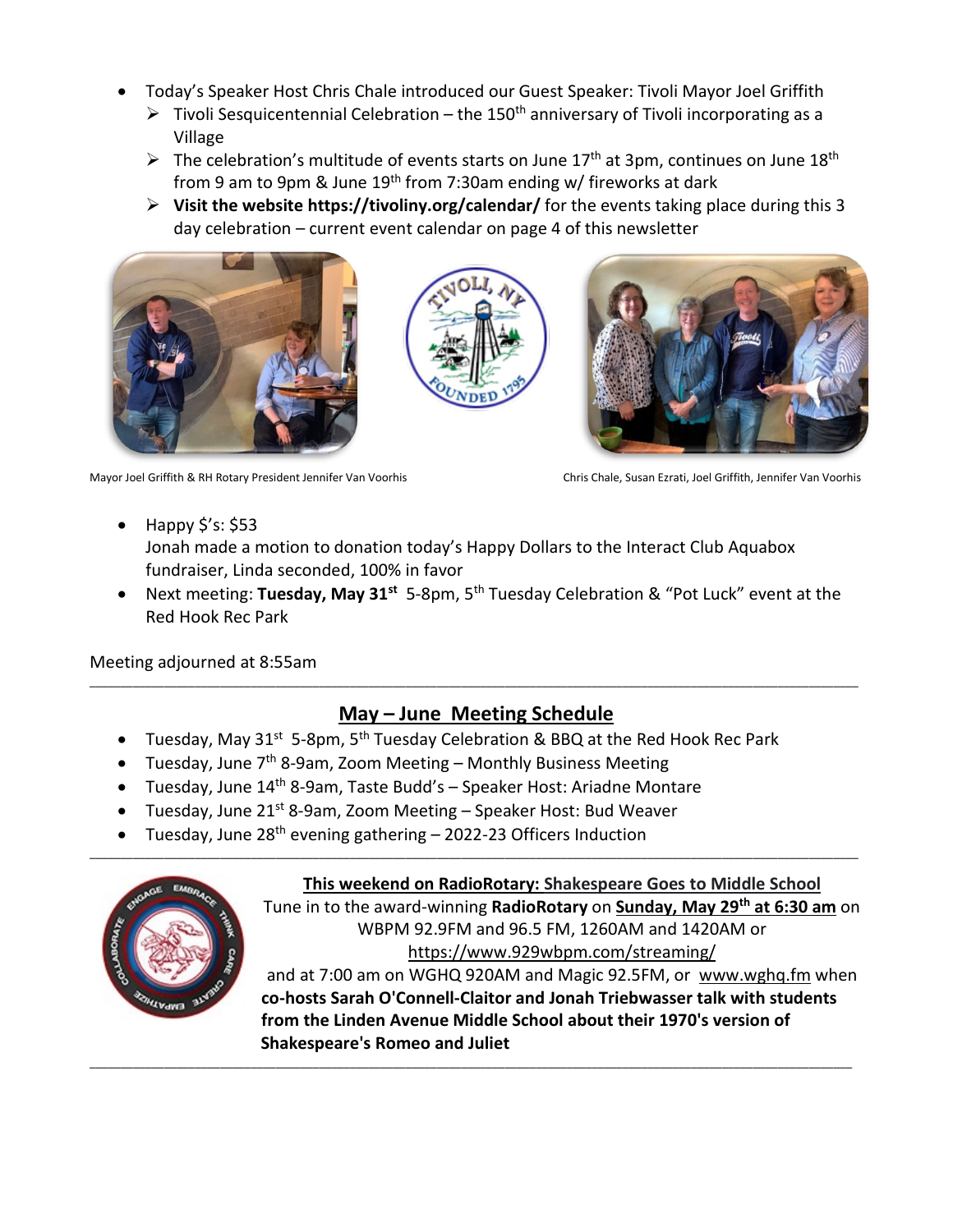#### *Radio Rotary*

#### Listen to Radio Rotary:

WBPM 92.9 FM Sundays at 6:25 am or <https://www.929wbpm.com/> or ask Alexa to "Play WBPM" And on Magic 92 WGHQ-AM 920 AM and 92.5 FM Sundays at 7:00 am or https:/[/www.wghq.fm](http://www.wghq.fm/) or ask Alexa to "Play "WGHQ." or… Anytime at [www.RadioRotary.org](http://www.radiorotary.org/)

#### **Listen to all RadioRotary previous programs on your MP3 player on any of these new podcast platforms:**

- ITunes: <https://itunes.apple.com/us/podcast/radiorotary/id1412396239?mt=2>
- Google Play Podcasts: [https://www.google.com/podcasts?feed=aHR0cHM6Ly9hbmNob3IuZm0vcy81NGQx](https://www.google.com/podcasts?feed=aHR0cHM6Ly9hbmNob3IuZm0vcy81NGQxYjg4L3BvZGNhc3QvcnNz) [Yjg4L3BvZGNhc3QvcnNz](https://www.google.com/podcasts?feed=aHR0cHM6Ly9hbmNob3IuZm0vcy81NGQxYjg4L3BvZGNhc3QvcnNz)
- Spotify: [https://open.spotify.com/show/5OxiufAMMo49dh5bvorVG9](https://l.facebook.com/l.php?u=https%3A%2F%2Fopen.spotify.com%2Fshow%2F5OxiufAMMo49dh5bvorVG9&h=AT3viApak0R4Bw-IVSNderE_juNzN426HdvuZ2ZhTK72r8cZMNZ2D8qNtyy8QZWysYZJ6FltkT6fO8WkINSq2vFqDB8ZcejIb1NEna-bu_y63nIES1vFn1YEc8gA4-rKrHV2knR8XB9U1tY4RnI8duY)
- Stitcher [https://www.stitcher.com/podcast/anchor-podcasts/radiorotary](https://l.facebook.com/l.php?u=https%3A%2F%2Fwww.stitcher.com%2Fpodcast%2Fanchor-podcasts%2Fradiorotary&h=AT2GILqt1ZKQXdvVtqvGMbu_kxUJHZCfHNo0HLytYo_1SBIvpjBOvg2in627hn3xWKmLi1jO27hXKMoLHvoYD-gO-Vl9wejENBZif4AFV25uWRQ0DYH7YcCvrZa769Vsr6H0yPo9Hh-SqUkNxUAHUbo)
- Anchor: <https://anchor.fm/radiorotary>
- RadioPublic: [https://play.radiopublic.com/radiorotary-85n3Dz](https://l.facebook.com/l.php?u=https%3A%2F%2Fplay.radiopublic.com%2Fradiorotary-85n3Dz&h=AT3E1834nW7Uf-KKG9M1SmXJxKJCNe9x5yw9klGm-Zy7Ds5ZArurZHZkFHisjHtalNb_0HQVAsn8NDup2oxddlE0XmjfBXwgxGkx1w785YOvP5LCgOyYlPH85kle-z-sICSHRnrDjenZ2tKIZB96CIM)
- Breaker: <https://www.breaker.audio/radiorotary>
- Pocket Casts <https://pca.st/Qdxz>
- Castbox: <https://castbox.fm/channel/id1376565>
- Overcast: <https://overcast.fm/itunes1412396239/radiorotary>
- Podbean: <https://www.podbean.com/podcast-detail/9a4jb-71b94/RadioRotary-Podcast>
- See our video at: http:// [www.youtube.com/watch?v=1rzF-3SU-UA](http://www.youtube.com/watch?v=1rzF-3SU-UA)